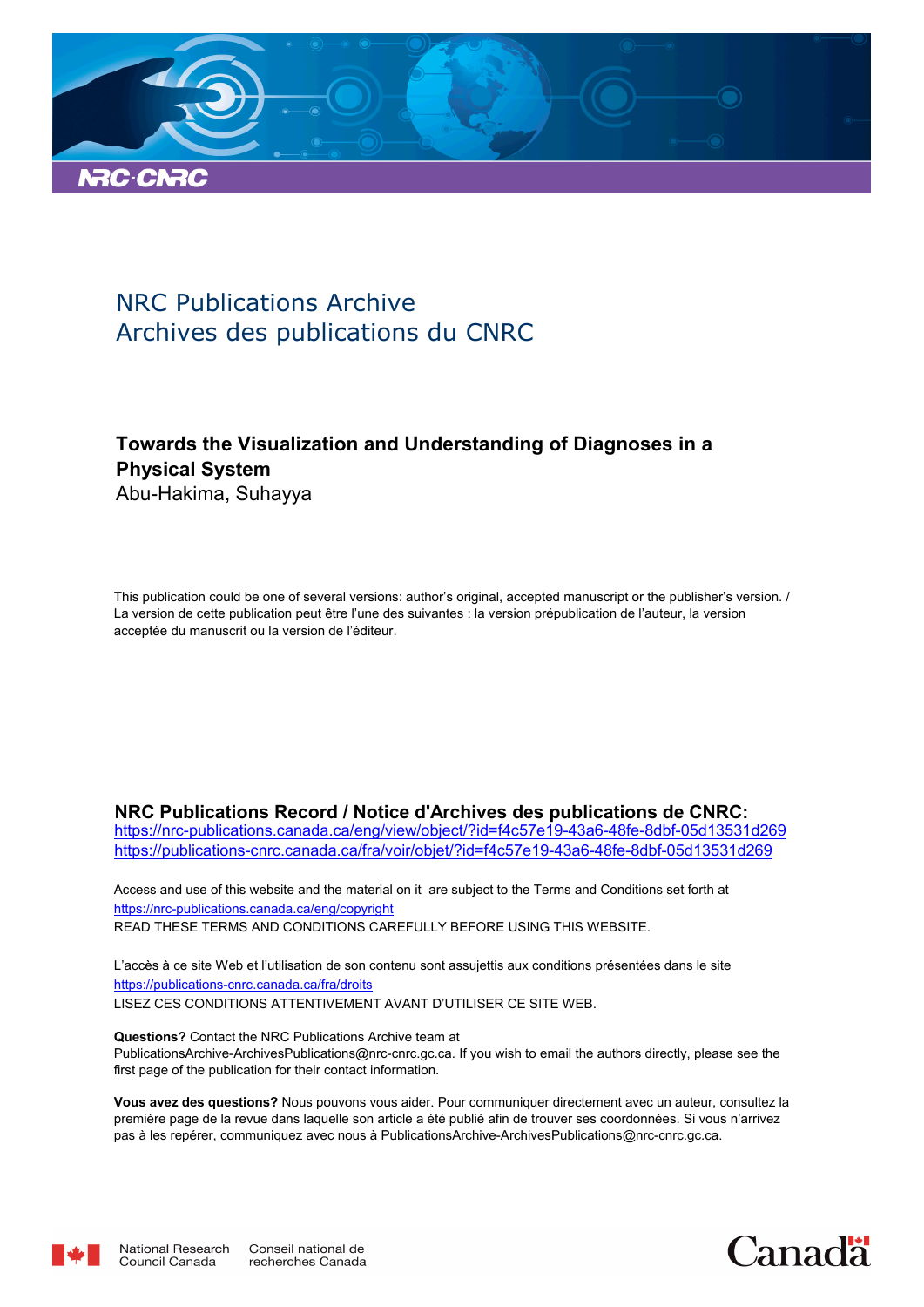# **Towards the Visualization and Understanding of Diagnoses in a Physical System<sup>1</sup>**

Suhayya Abu-Hakima Knowledge Systems Laboratory Institute for Information Technology National Research Council Ottawa, Canada email: suhayya@ai.iit.nrc.ca tel: (613) 993-8551

#### **Summary**

Diagnosis of physical systems such as car or aircraft engines tends to be a complex activity. Technicians combine textual manuals with schematics and some analysis of measured data to diagnose and repair engines. Knowledge-based system designers have added heuristics to hypermedia (mostly text and graphic) representations of manuals to simplify the tasks of the technicians as in JETA [Halasz91]. Knowledge browsers for such systems are used by the knowledge engineers to structure and input the knowledge base and in a limited capacity are used to help the domain experts visualize the knowledge and the various possible relations as implemented for the JETA browser. In RATIONALE, a diagnostic system that reasons by explaining, explanation was used to understand the reasoning in the knowledgebased system [Abu-Hakima90]. This position paper argues that although these knowledge-based approaches help in the visualization and understanding of diagnoses in physical systems, they need to be improved and better integrated into an overall diagnostic system. Some of the many issues that arise in trying to achieve this are discussed in the paper.

#### **Introduction**

Diagnosis of physical systems such as car or aircraft engines is a complex activity. Technicians combine paper manuals with schematics and some analysis of measured data to diagnose and repair engines. Knowledge-based systems provide the technicians with electronic manuals organized using hypermedia techniques as well as diagnostic hierarchies that represent the failure, test and repair actions of the diagnostic cycle. Such an approach has been followed for JETA, the Jet Engine Troubleshooting Assistant [Halasz91]. Other systems have followed modelling and simulation techniques that represent the actual physical system and attempt to diagnose it on the basis of the expected behaviour of the model [MBR91]. Some diag-

<sup>1.</sup> NRC document 33198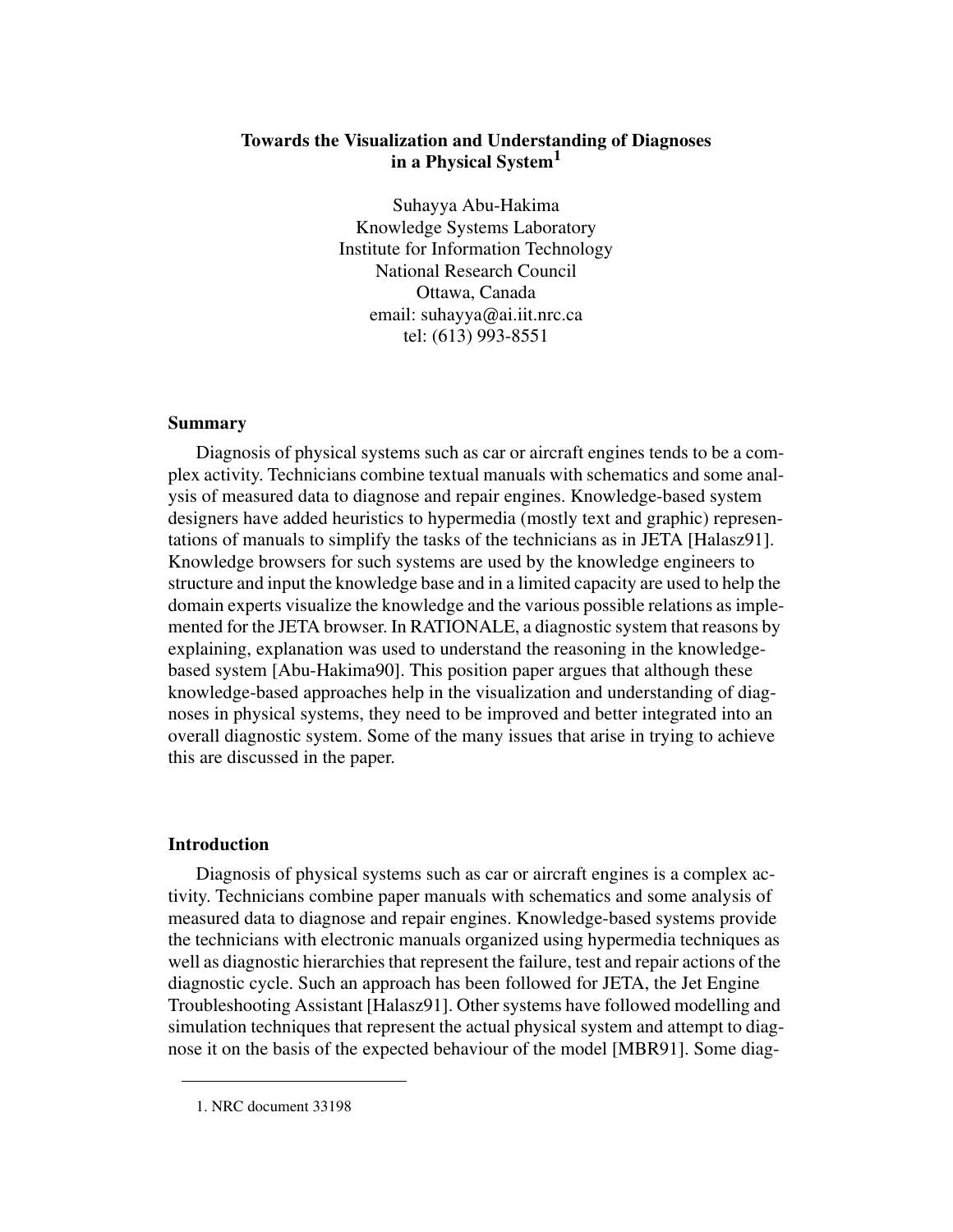nostic systems support the user with sophisticated explanations of diagnoses that help justify system behaviour and clarify the reasoning to the user. RATIONALE is a diagnostic system which was developed to provide the user with such explanations [Abu-Hakima90]. Figure 1 illustrates the information flow with respect to the user.



All these systems fall short in helping the user visualize as well as understand system diagnoses. The primary reason for this shortfall is the lack of integration and mapping of the information represented to the user. Two representations can be thought of in diagnosing a system. The first is a physical real-world representation of the various components and their interaction. This is best visualized using a multi-dimensional simulation true to the actual physical system. Supporting the realworld physical system is a paper manual describing its operation, failure testing and repairs. The second representation used to diagnose a physical system is the abstract one. This takes the form of representing the information known about the workings and failures of a physical system, derived from manuals and the experience of technicians, and encoding it into a diagnostic system.

This position paper elaborates on the various information sources that the world of a diagnostic system user holds. The final section describes how the information sources could be better integrated so that a user can better visualize and understand a diagnosis.

#### **Navigating Electronic Manuals - Hypermedia**

Hypermedia, the linking of textual and graphical information (and in some cases voice information) has become essential in the use of electronic manuals. The electronic manual, much like its paper counterpart, has indices and cross references. The difference lies in the ability to search the electronic manual in seconds versus minutes. Electronic manuals make use of hypertext links that display to the user definitions or entire procedures based on the selection of a keyword in context. These same links allow the user to access any cross referenced schematics or drawings.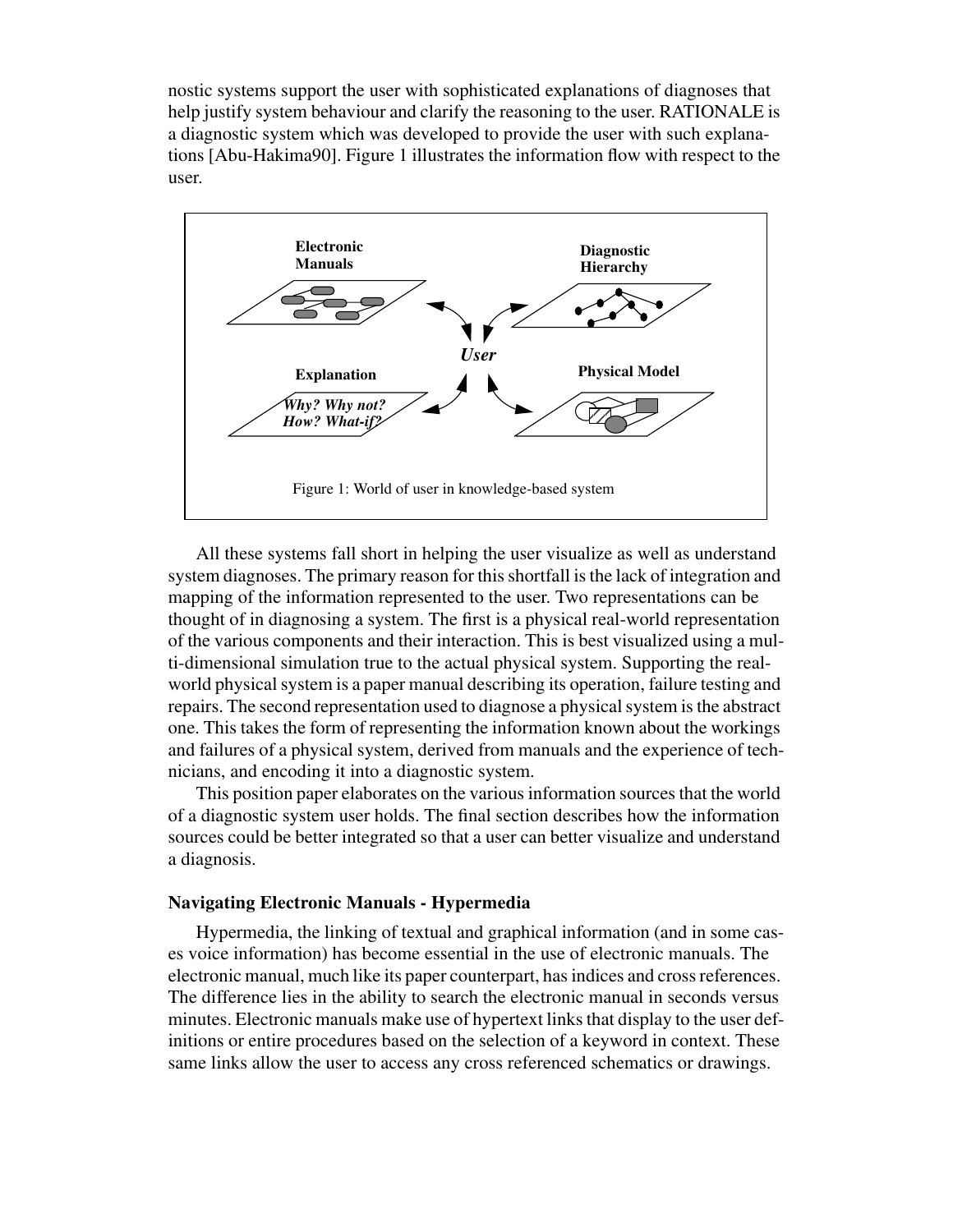This capability has been implemented in JETA, the Jet Engine Troubleshooting Assistant [Halasz91]. The implementation of hypermedia in JETA has been facilitated by the existence of powerful user interface tools such as HyperNeWS.

HyperNeWS is a window interface tool [vanHoff91] written in PostScript which uses NeWS graphics primitives. It is similar in some ways to HyperCard<sup>TM</sup>, but it can have client processes in LISP, Quintus Prolog and C. It is an object-oriented tool which runs under Unix. Its stacks can take any shape the developer creates using the drawing tool and can have text objects, check boxes, user created iconic buttons, etc. The primary advantage of this tool is its use of meaningful images, graphics and icons to relay information to the user.

JETA integrates heuristics with its hypermedia manuals. These heuristics form the basis of its frame-based knowledge representation. The knowledge representation was achieved by working with a domain expert in the structuring of the manuals. Its knowledge is organized into a diagnostic network based on a hierarchy of general diagnoses that are focused to more specific ones as described in the next section. These frames contain procedures and markers to schematics that are made available to the user as advice. JETA also has a help system with hypermedia links that a user can access at any time during the session.

#### **Understanding Diagnostic Hierarchies - Knowledge Browsing**

As a knowledge base is developed, it is more difficult to track relations and to maintain the consistency of the information. Knowledge acquisition becomes more difficult since gaps in the knowledge base are not easily found. In response to these issues, knowledge browsers are developed. A knowledge browser graphically represents the information in the knowledge base. Several researchers have been using knowledge browsers to graphically illustrate the relations between rules. Several such systems have attempted to address the problem of visually relating medical knowledge used in the diagnosis and treatment of patients [Banks88]. Another has been in the area of viewing and finding relations in statistical information [Stephenson88].

 The objectives for browsers in all domains are similar. Mainly: to produce an observable domain structure (such as a diagnostic hierarchy); to allow the user unrestricted movement in the structure; to allow for alternative views of the same information; and to make use of a mouse with menus to reduce keyboard entry. As a result of these objectives the user needs: a guide or map for the structure; the ability to graphically modify the knowledge structure; markers that support audit trails; line type and colour to indicate relations; filters to reduce the amount of information; keyword search mechanisms; consistency checking mechanisms for the knowledge structure; and user tailoring.

JETA is a frame-based rather than a rule-based system[Halasz91]. Its knowledge base is structured with defined relations represented by slots in the node frame. Thus, its knowledge browser has to be flexible enough to visually communicate the relations between the nodes. As a result, a diagnostic tree with colours on node and line features has been chosen to communicate relational information.

The knowledge structure is a hierarchy of nodes (as illustrated in Figure 2) with a root node at the top level. At the next level is a split between the phases of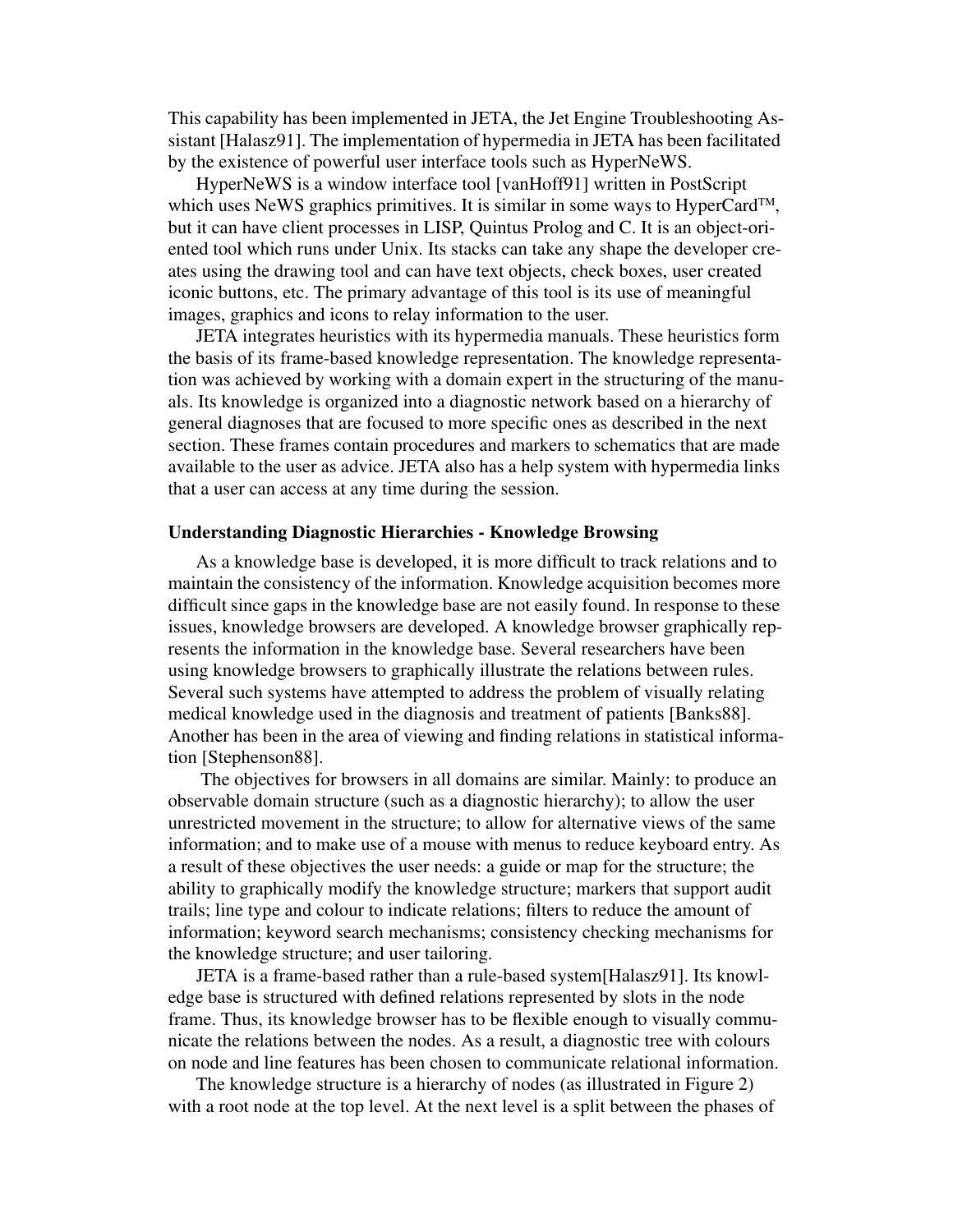Figure 2: An example knowledge browser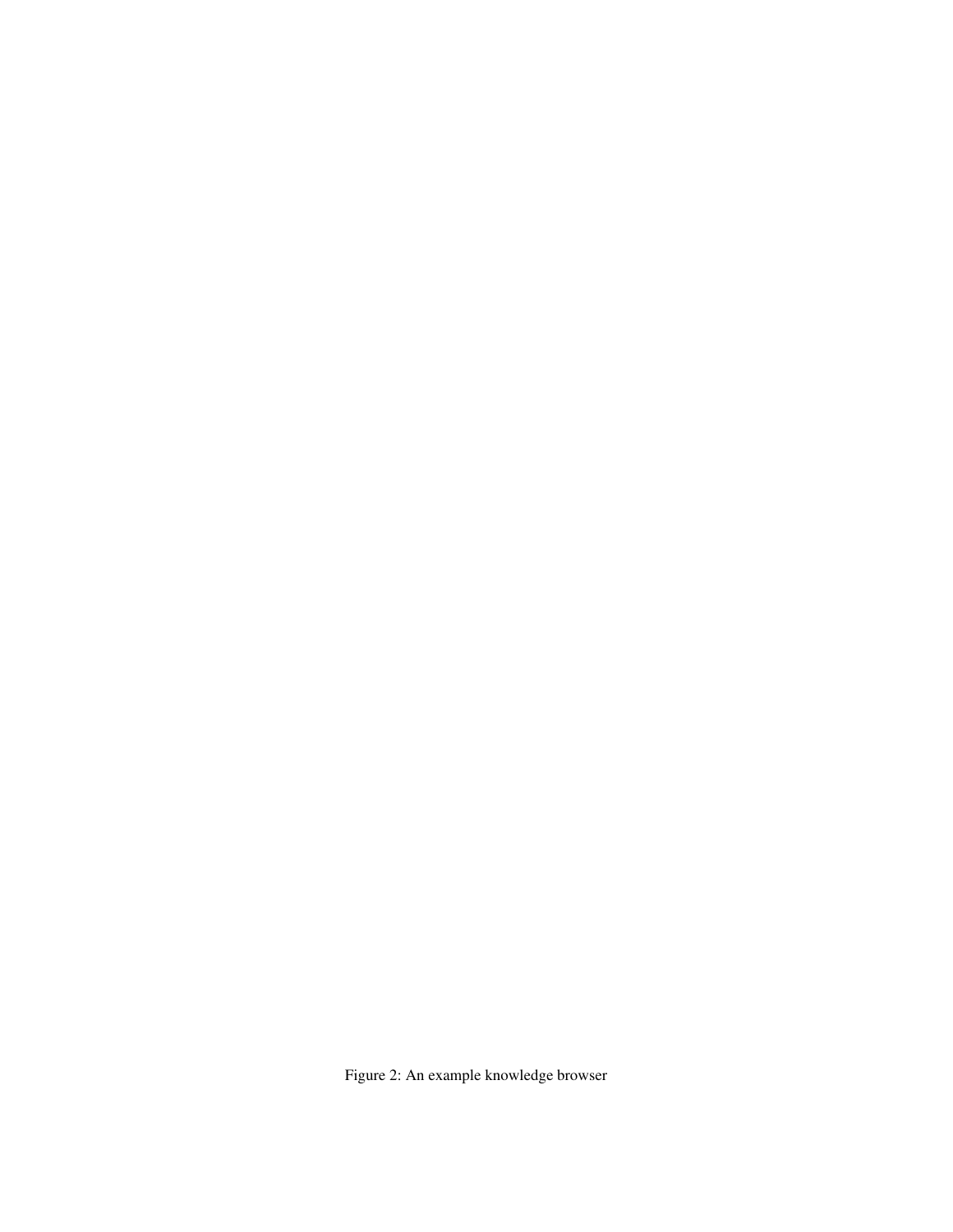operation of the engine and the list of major symptoms. This level is followed by several levels of functional or procedural test and general nodes. The lowest level in the hierarchy includes replace, repair and adjust nodes. It is important to note that the hierarchy, although it appears as such, is not a true one and is a directed network since some of the terminal nodes may require further tests which cycle back to earlier nodes in the network. In addition, some nodes may have links to other nodes that are not directly connected.

An important feature of the browser is the ability to zoom in on the network. The zoom mode allows the user to 'rubber band ' or put a box around an area they wish to zoom in on. The selected area is then expanded to the size of the current browser window. The browser allows the developer to edit the network graphically. Nodes and links can be added and deleted. Nodes can also be moved with their links shortened or lengthened accordingly.

An important difference between traditional knowledge browsers and JETA's is the ability to browse relations in a frame. When the browser is first started the lines connecting the nodes represent the subproblem-of relation which is a slot in each frame representing a node. The arrow at the end (visible on zooming) indicates that the node pointed to is a subproblem of the previous node. At a glance the developer viewing and editing the knowledge base can view the structure of the knowledge base and find what key relations have been defined for a set of nodes.

The browser allows one to focus on a node. Focusing allows the user to view a node and its parent and sibling links without viewing any other nodes in the tree. Focusing is recursive in nature and allows the developer to repeatedly focus on the parents of a node, the parents of the parents of the node, etc.

# **Explanation**

We and others have long argued for the need of explicit knowledge representation and reasoning strategies for the generation of concise, coherent contextual explanations [Abu-Hakima 88& 90; Neches 85]. To maintain the context of explanation in diagnostic systems, we have argued that the knowledge base be organized in a hierarchical structure. The most general knowledge should be represented near the root of the hierarchy and the more specific knowledge should be represented near the end nodes. Since some of the explanatory knowledge is represented locally in the frame that is reasoned about, explanatory contexts would allow relations between nodes such as refinements, siblings or alternates to be explained [Abu-Hakima 88& 90]. Templates are used to structure generated text responses.

The explanations generated for RATIONALE, an earlier implemented diagnostic system that reasons by explaining, are textual but are available in a hypermedia interface that has been described previously [Abu-Hakima 89]. We are currently specifying explanations for JETA which will be modelled after RATIONALE's. In troubleshooting jet engines, technicians make use of manuals, graphs and schematics showing how to dismantle and repair subsystems. For our user interface to truly support a technician, it is necessary for it to access and link relevant schematics, graphs and template-based text in context. Further it is essential that explanation be directly tied into this explicit reasoning and hypermedia interface.

Explanations are generated from traces of diagnostic reasoning. As described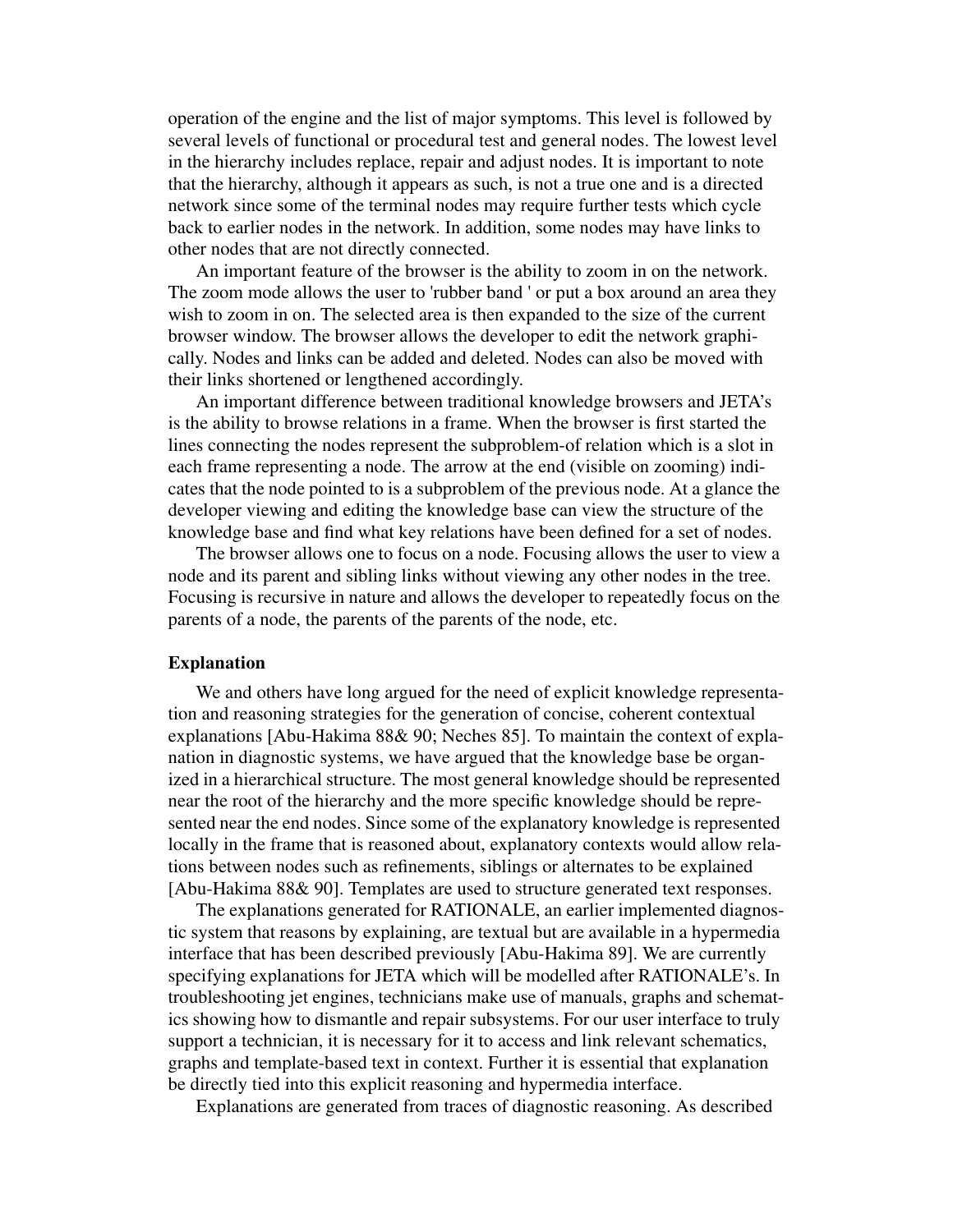in [Abu-Hakima 90] they allow the user to ask questions about dynamic and static knowledge. This includes why, why-not and what-if questions about the dynamic trace. It also allows the user to ask about deductive and abductive methods of the system and how conclusions are drawn from both the static and dynamic knowledge.

### **Integration and Visualization**

For a user to understand and visualize the workings of a knowledge-based system for diagnosis, several layers of information need to be better integrated as illustrated in Figure 3. There is a need for a visual model of the actual physical system. For example, in the case of a car engine it would include the engine block, the carburator, the pistons, the valves, the air and fuel intake valves, the fuel pump, the water pump, etc. All these components should be visually modelled so that the user can see the various components acting and reacting as they would in the real world. The user should then be able to zoom in and out on the subsystems of the model down to the component level.

A second layer directly related to this layer should be a knowledge representation and organization that allows the user to view the mapping from the real world physical system to the knowledge-based representation. This mapping could be in the form of a diagnostic hierarchy which includes the phases of operation of a system. In the case of the car engine root node the next level could be start, accelerate, decelerate and stop. The next level in the hierarchy would relate the phases of operation to the symptoms that would cause components of the car engine subsystems to produce problems at each of the phases of operation. For example in the case of an acceleration problem, we could have a fuel leak, a fuel pump malfunction, a distributor malfunction, etc. This level would then be made more specific down to the lowest component level of the engine that is causing the problem. The structure of this knowledge would be illustrated using the knowledge browser. Note that at the lowest level the user would see the individual components of the engine mapped from the real world physical model referred to above.

The third layer would be the hypermedia representation of the electronic manual. This would have hypertext links to procedures and tests included in the diagnostic hierarchy. In addition, any schematics or visual representation of procedures would make use of the real world physical model of layer one. Thus, if the user is required to dismantle a subsystem in a particular order, a simulation of the dismantling down to the individual components would be played back making use of the visualization of layer one. This is akin to a video of the individual parts being dismantled being played back to the user. This approach communicates causal information quite easily and is related somewhat to the concepts discussed in [Feiner90].

The underlying link between the three layers comes in the form of explanation. Explanation of why the physical components in a subsystem have caused it to fail are much easier to generate with a visual aid such as those available in layers one and two.

An explanation of failure is much easier to visualize by showing the moving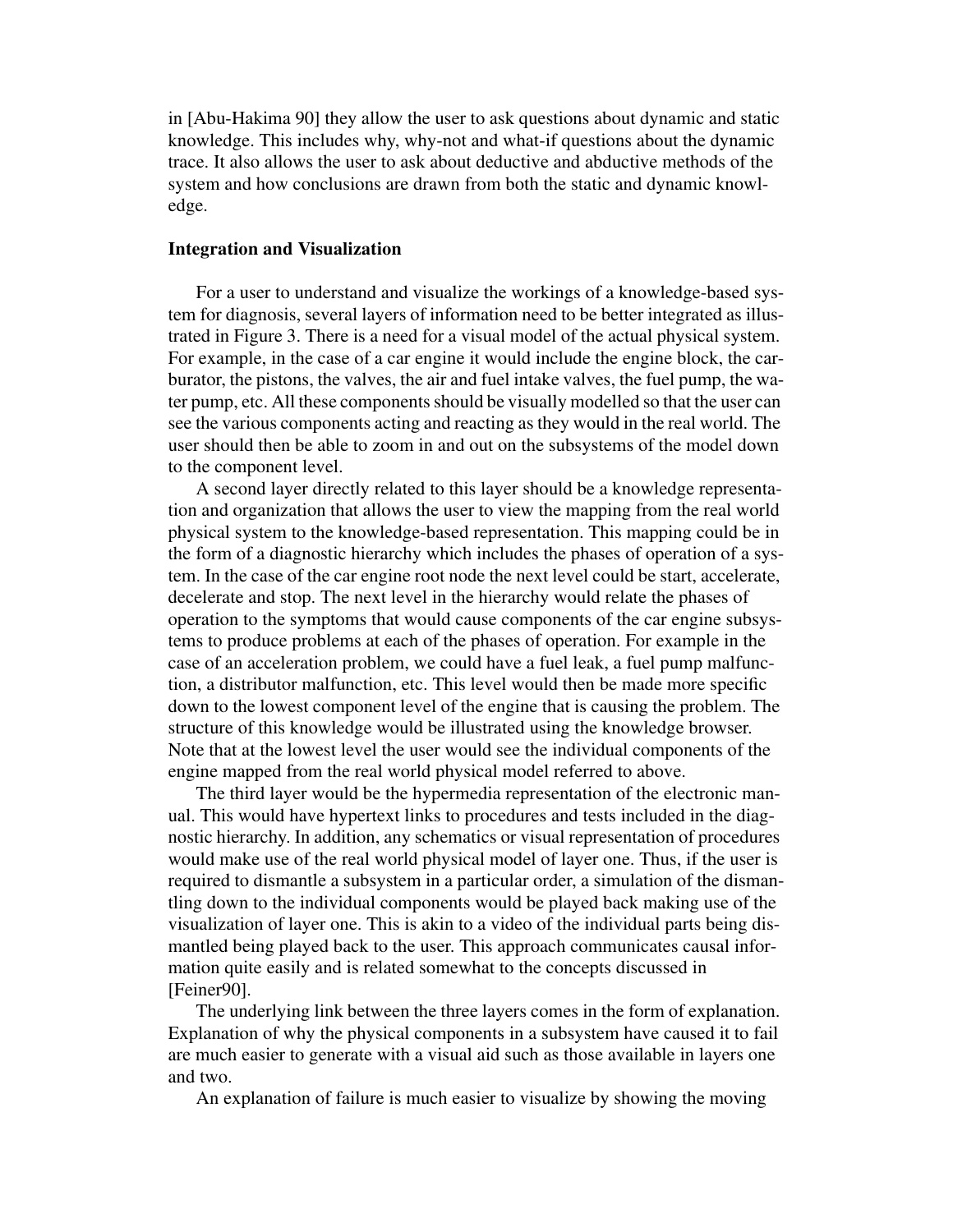components of the physical system acting and reacting. In the car example it is much easier to visually illustrate a piston seizing due to the lack of oil lubrication rather than textually describing it.



Another graphical enhancement to the content of an explanation would be the use of two to three level subtrees of the diagnostic hierarchy of the browser to illustrate relations. If, for example, the user asks why a certain conclusion was not made. If the conclusion was due to a refinement of the original hypothesis, the root of the subtree would be the original hypothesis and the subsequent refinements of that node would be illustrated using children of the root and how they failed to confirm a particular problem. In the case of a trace which required the traversal of many levels of nodes to reach a conclusion, a mechanism such as that used in RATIONALE's textual explanations [Abu-Hakima 88] could rank the nodes for explanation content in terms of relevance and complexity. In the cases where explaining the node is overly complex compared to its relevance to the current line of reasoning, it is omitted from the explanation. In the cases where it is relevant and not overly complex it is included.

Explanations should also be added to the browser itself. Explanations could be used to describe the various relations and how they are used in the diagnosis. A user who is not the developer, such as a domain expert, could benefit by viewing, commenting and possibly modifying the knowledge base.

A knowledge browser which uses visual cues such as colour and line shapes to provide the user with a structured view of the knowledge is essential for the average user of a system. With such a tool the user could better visualize and understand the mappings between the real world physical layer, the electronic manuals and the diagnostic system.

Another level of integration would allow the user to generate hypermedia que-